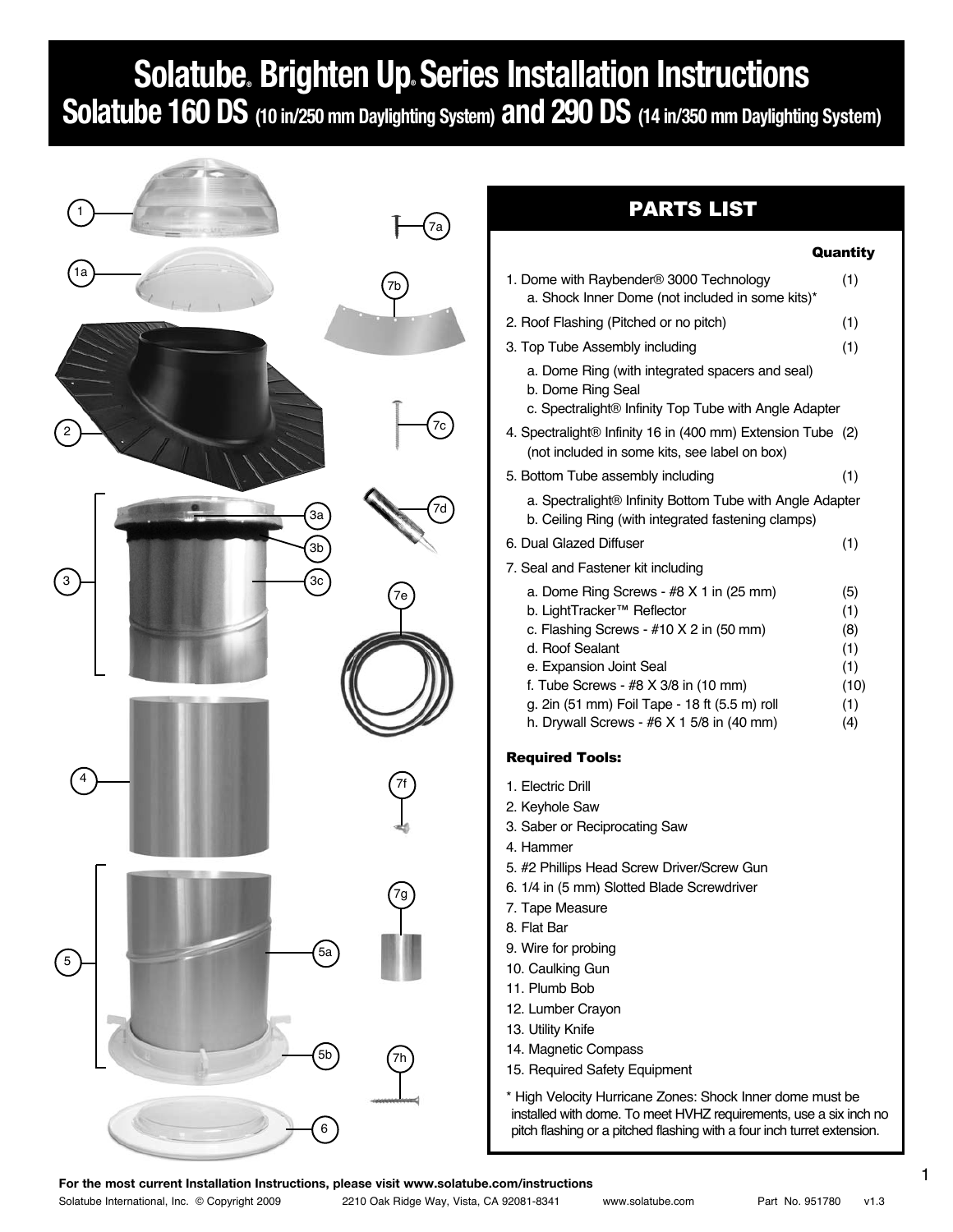

### Do not proceed with the installation until you have read the entire instructions, including these warnings. (Use of materials or methods not authorized by Solatube will result in an invalid warranty.)

Solatube International, Inc. (seller) assumes no responsibility or obligation whatsoever for the failure of an architect, contractor, installer, or building owner to comply with all applicable laws, ordinances, building codes, energy codes, fire and safety codes and requirements, roof warranties and adequate safety precautions. Installation of this product should be attempted only by individuals skilled in the use of the tools and equipment necessary for installation. Protect yourself and all persons and property during installation. If you have any doubt concerning your competence or expertise, consult a qualified expert before proceeding. **Install at your own risk!**

Solatube product installations may be dangerous and include the potential for death, personal injury and property damage. The hazardous conditions include but are not limited to the following:

- **During installation, the Solatube Daylighting System's reflective tubes may focus sunlight, causing intense heat or fire. Remove protective film only after the parts have been installed. Prior to and during installation, do not leave tubes in contact with combustible materials or unattended, especially near direct sunlight. Avoid skin burns.**
- Sheet metal edges may be sharp. Use protective gloves to avoid lacerations.
- Solatube Daylighting System installations require climbing and working at dangerous heights, including on ladders, scaffolding, roofs and in attic spaces. Risk of death, personal injury and property damage may result from a fall, or from falling objects. Use extreme caution to minimize risk of accidental injury, including, but not limited to the following procedures:
	- o Clear area below your work space of all people, animals and other items.
	- o Avoid working on surfaces that are slippery or wet.
	- o Use foot-wear with excellent traction.
	- o Use only strong, well supported ladders.
	- o Work only in calm dry weather.
	- o When in the attic, ensure that your weight is supported at all times with structurally sound framing; drywall material is not designed to carry a person's weight.
- To reduce the risk of fire, electric shock, and personal injury; basic safety precautions should always be followed when using electric tools, including always wearing safety goggles or other suitable eye protection, and ensuring work area is clear of all electrical wires, gas pipes, water pipes, and other obstacles.
- When working in the attic or other dusty areas, use of a mask or respirator is recommended to avoid lung irritation. Attic spaces may be dark, confined, and subject to extreme temperatures. Beware of sharp protruding objects. Do not attempt installation without having someone within range of your voice or close enough to come to your aid if necessary.
- The Solatube Daylighting System is not designed to withstand the weight of a person, tools or other objects. Walking or placing objects on the system could cause personal injury and property damage. If the dome is broken or cracked, or if the product is otherwise damaged, the structural capacity may be weakened, and the system should be repaired immediately. For safe installation and use, do not deviate from these installation instructions.
- Foil tape is not intended for use as structural support of the Daylighting System extension tubes. For structural integrity, use manufacturer supplied fasteners on all overlapping extension tube joints.

# **Installation Tips**

- Allow at least 2 hours for the installation, particularly if this is your first installation.
- All adhesives, seals and tapes are recommended to be applied to a dry surface at a minimum of 70˚F for maximum performance.
- Foil tape contains a pressure sensitive adhesive. Pressure must be applied to foil tape at all seams for proper bonding.
- During the day, turn off all the lights in the room to see how much natural light comes in through the windows, and determine the best position for the Solatube Daylighting System. To light a specific area, place the system over the area, not in the center of the room. This will prevent the desired area from being shaded by tall objects in the room.
- Avoid roof locations shaded by trees, ridges and chimneys, or near water channels or valleys.
- Avoid roof areas with obstructions such as gas, water or drain pipes, air ducts, flues or furnaces, or HVAC equipment.
- Make sure the roof is adequate to endure an installation without damaging its water proofing properties or weakening the building structure.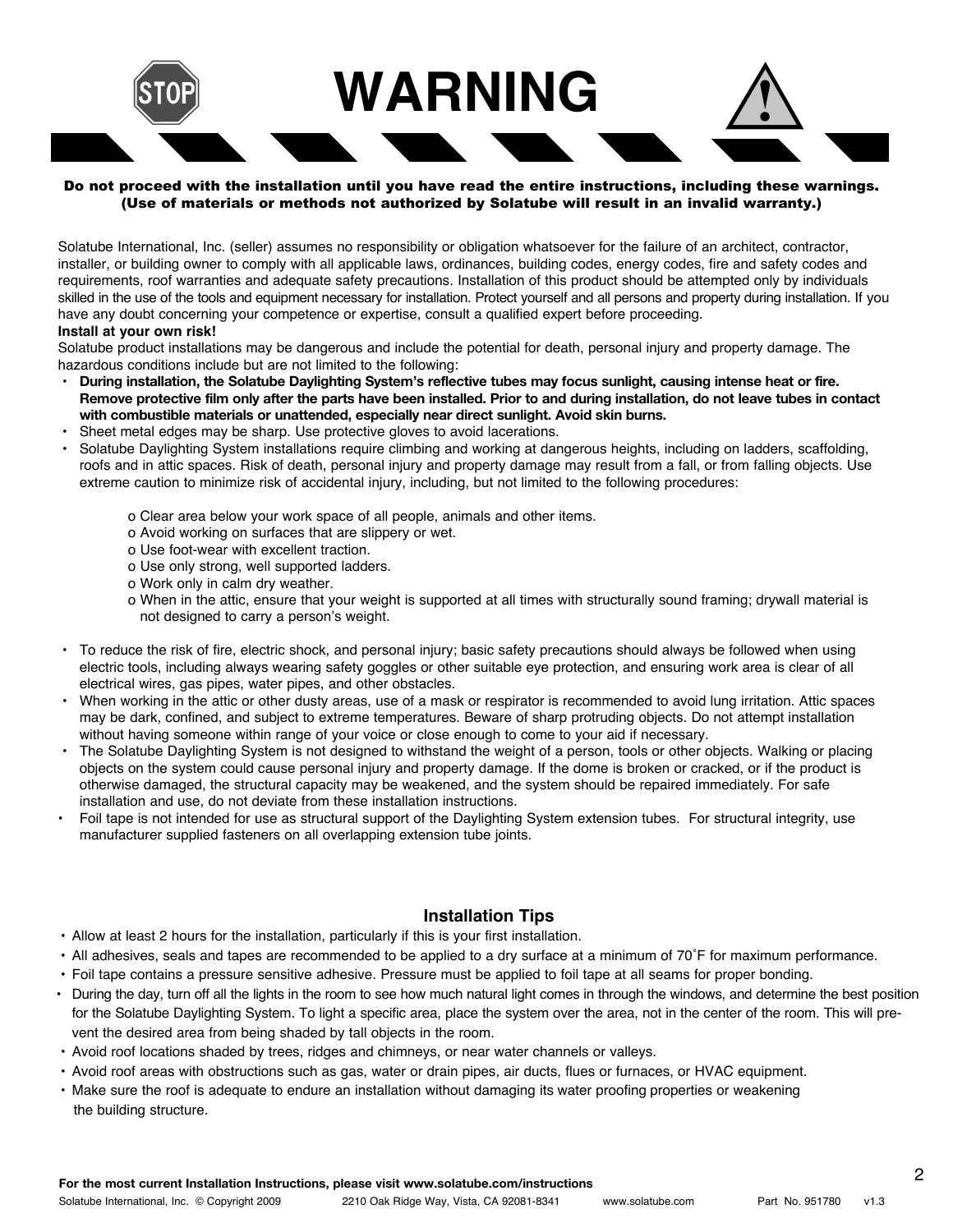# MARKING THE CEILING LOCATION

**Step 1:** Select the desired location on the ceiling. Use a hammer or stud finder to locate a space between the joists in the ceiling. Tap lightly to identify ceiling joists. Hammer a small nail through the ceiling to mark the approximate location.

Remove small nail and insert and twist a bent piece of wire 360º in small hole to make sure there is a minimum clearance of 5 3/8 in (140 mm) for a Solatube 160 DS or 7 3/8 in (190 mm) for a Solatube 290 DS between the nail hole and any joists or obstructions. While turning the wire, push it up through the ceiling hole to ensure that no other obstacles, pipes, wires or vent ducts are in the tube path up to the roof **(Diagram A).** If obstacles exist, move to an appropriate location and check again for clearance. For short installs without attic access, use a long drill bit to drill from the nail hole up through the roof.

# ROOF LOCATION

Step 2: In the attic, locate the nail/wire. Adjust the location to avoid joists or obstacles in the tube's path to the roof and to ensure clearance **(Diagram B).** Use a plumb bob or level to find the roof location directly over the center of ceiling hole. Transfer this location onto the roof surface by driving a nail/screw through the roof. While in the attic, get bearings of the roof nail/screw location to make it easier to find the location of the nail on the roof.

Note: If the roof opening cannot be made directly above the ceiling opening, the roof opening may be relocated. If relocated, the top and bottom tube angle adapters may both need to be adjusted to the correct angle (the maximum angle achieved by each of the angle adapters is 30º) **(Diagram C).** 0-90 degree extension tubes are available if necessary.

# CUTTING THE CEILING HOLE:

**Note:** Do not cut ceiling hole until you are sure that the flashing fits in the desired location. **Step 3:** Mark a 10 3/4 in (275 mm) circle for the Solatube 160 DS or a 14 3/4 in (375 mm) circle for the Solatube 290 DS centered on the final ceiling location. Cut along the ceiling as marked (Diagram D).

**Step 4:** Insert the bottom tube assembly into the ceiling and if the installation is not vertical, rotate angle adapter to align bottom tube with roof flashing location. Using screw gun, rotate and tighten two of the fastening clamps to temporarily attach the bottom tube assembly to the ceiling **(Diagram E).** Do not remove protective liner from inside of tube until instructed.

# See Optional Installation Section

- 1 Climate Control Options (page 6)
- 2. Curb Mounted Flashing (page 6)
- 3. Universal Tile Flashing (page 7)
- 4. Spectralight® Infinity 0-90 Degree Extension Tube (page 8)
- 5. Turret Extension (page 8)
- 6. Dome Edge Protection Band (page 9)
- 7. Flat Roof (page 9)
- 8. Cement Tile (page 10)

# ROOF FLASHING INSTALLATION

**Note:** To meet HVHZ requirements, use a six inch no pitch flashing or a pitched flashing with a four inch turret extension.

Caution: Wear gloves while working with metal Solatube components.

Step 5: Take the roof flashing, LightTracker™ Reflector, top tube assembly, dome, flashing screws, dome ring screws, foil tape, sealant and appropriate tools onto the roof. Center the roof flashing over the nail/screw and mark the inside circumference onto the shingles with a lumber crayon **(Diagram F).** Using a saber or reciprocating saw, cut through the roof 1/2 in (12 mm) outside the marked line. bottom of

**Note:** If rafter spacing does not permit cutting 1/2 in (15 mm) larger than the marked circle, cut the shingles and felt underlayment 1/2 in (15 mm)















flashing out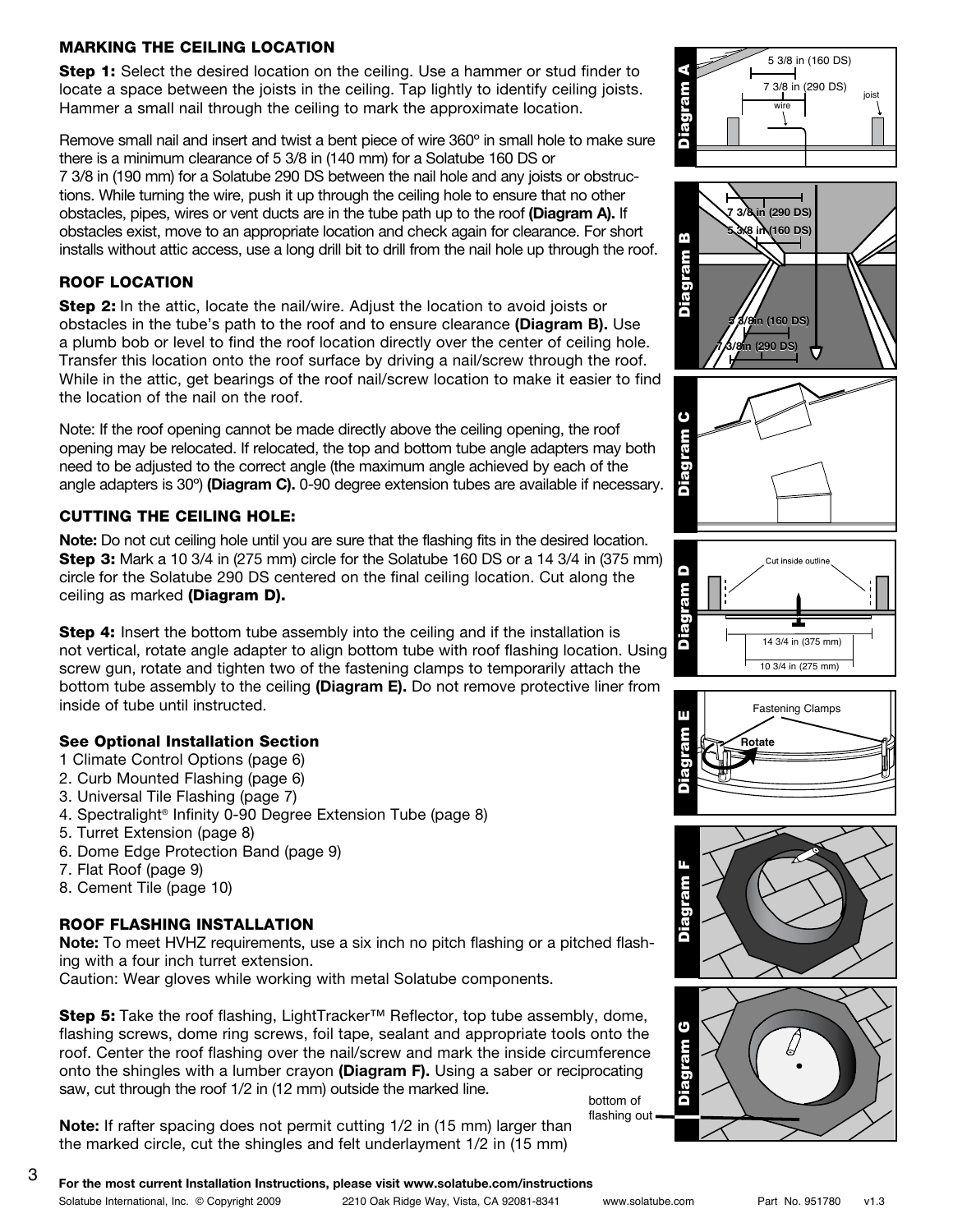outside the marked line to expose the roof deck (Diagram F). Turn flashing upside-down and center over the nail/screw. Trace the inner circumference of the flashing turret onto the bare roof (Diagram G). Using a reciprocating or jig saw, cut outside this line, being careful not to cut any framing members, concealed pipes or electrical wires.

Step 6: Using a flat bar, break the asphalt sealing tabs of the shingles and carefully pull out the staples or nails above the midpoint to upper edge of the hole. Remove enough shingles to expose the felt underlayment, at the middle and surrounding the top of the roof hole (Diagram H).

Step 7: With a caulking gun, apply a 3/8 in (10 mm) bead of roof sealant around the underside of the flashing base along the line of screw holes **(Diagram I).** Use only Solatube recommended sealant for the installation. The top half of flashing seals to the roof underlayment. The bottom half of flashing seals to the shingles.

Step 8: Turn the flashing upright and center over the roof hole, fasten flashing to the roof and underlayment with 2 in (50 mm) flashing screws applied at each pre-punched hole. Do not over tighten. Coat the screw heads with sealant. Replace the shingles and refasten them into place. Fill all the old fastening holes, and resecure the shingle tabs every 4 in (100 mm) with spots of roofing sealant under each tab **(Diagram J).**

# TOP TUBE INSTALLATION:

**Step 9:** Insert top tube assembly into roof flashing, lining up the dome ring screw holes with the flashing pre-drilled holes. Push down on top tube assembly so that dome ring seal is seated on flashing. Manually set one dome screw without penetrating the tube to hold the dome ring in place. Rotate the angle adapter so that top tube aligns with the bottom tube. "X" and "Y" lengths should be equal. Bottom angle adapter can be adjusted to achieve this measurement. Record this length for later use in determining extension tube length requirements **(Diagram K).**

**Step 10:** Remove the dome screw and top tube assembly. Tape the top tube angle adapter and tube rivet seams **(Diagram L).\*\* Remove protective liner** and replace the assembly into the flashing. Align the assembly again with the bottom tube and the pre-drilled fastening holes. Fasten the dome ring to the flashing and tube.\*

**Step 11:** Using a magnetic compass, position the LightTracker Reflector with the inside (reflective side) facing due South (due North for Southern Hemisphere locations). Align the holes in the reflector with the tabs in the dome and snap into place. **Peel protective liner from the reflector.**

# DOME INSTALLATION:

Note: For High Velocity Hurricane Zones, Shock Inner Dome needs to be installed first. Align the tabs of the inner dome with the snaps on the dome ring and press down into place. Check to make sure that the snaps are fully engaged **(Diagram N).**

**Step 12:** Align the four tabs on the dome base with the snaps on the dome ring and press down into place. Check to make sure that the snaps are fully engaged **(Diagram M).**

# EXTENSION TUBE ASSEMBLY IF REQUIRED:

**Step 13:** Add 4 in (100 mm) to length from step 9. This accounts for the overlap of the extension tubes into bottom and top tubes. With this measurement, determine the amount of extension tubing needed.

Extension tubes have both deep and shallow notches at each end so that they may be formed into tapered tubes **(Diagram O).** Weave opposite side of tube through one deep notch, center notch and one shallow notch, then tape tube seam.\*\* Smaller end of tube is always oriented down.

Bottom tube fits into top tube on short installations. Tubes slide into each other for shorter lengths, but may be cut to length if necessary. **Remove protective liner** from extension tube before assembly.

\*For HVHZ, diphalf the length of dome screw in roof sealant. \*\*Apply pressure to tape for proper bonding.

**For the most current Installation Instructions, please visit www.solatube.com/instructions For the most current Installation Instructions, please visit www.solatube.com/instructions**

















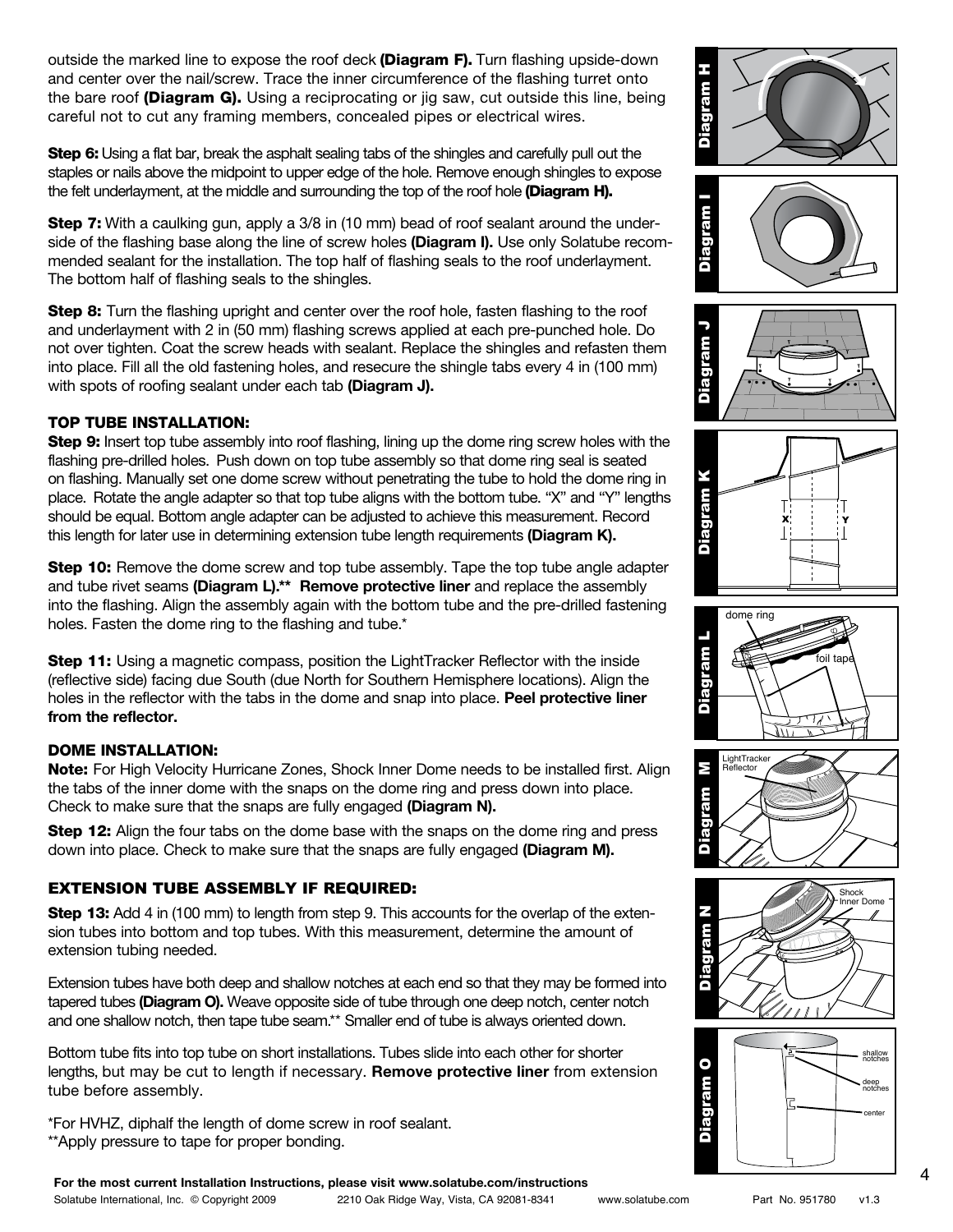**Step 14:** Telescope the extension tubes together with a minimum 1 1/2 in (40 mm) overlap at each joint. Firmly apply foil tape around each tube joint.\*\* Unscrew bottom tube assembly from ceiling and **remove protective liner** from tube interior. Insert small end of the extension tube assembly into the bottom tube with a minimum 1 1/2 in (40 mm) overlap. Align the tubes so they enter straight into the bottom tube. **(Diagram P).** All overlapping tube joints need to be fastened with two tube screws. Tube screws are not required on vertical seam of extension tube.

**Note:** If cleaning the tube is required, use only a soft, lint free cloth and mild soap. Rinse with moist cloth and dry. Cleaners with ammonia will damage reflective tubing.

# BOTTOM ASSEMBLY/EXTENSION TUBE INSTALLATION

**Step 15:** To check fit, insert bottom/extension tube assembly up into the ceiling hole. If necessary, rotate bottom tube angle adapter to make top of assembly fit into top tube and ceiling ring to fit flush to the ceiling. Mark ceiling ring and ceiling for future alignment reference **(Diagram Q).**

**Step 16:** Tape the bottom tube angle adapter and tube rivet seams.\*\* Apply expansion joint seal 1/4 in (6 mm) from upper end of top extension tube. Expansion joint seal should lap approximately twice around tube to seal out bugs and dust **(Diagram R).**

**Step 17:** Insert the assembly up into hole and line up corresponding marks on ceiling. Push assembly into top tube until ceiling ring flange is flush with ceiling. Rotate and tighten the four ceiling ring fastening clamps until flush with the ceiling. Do not over tighten (Diagram S). If ceiling ring fastening clamps cannot engage drywall, use 1 5/8 in (40 mm) drywall screws in the countersunk screw holes of the ceiling ring in place of the fastening clamps. Use four 1 5/8 in (40 mm) drywall screws in the countersunk screw holes between the fastening clamps to align the ceiling ring flush with the ceiling (Diagram Q).

**Note:** Do not overtighten ceiling ring to ceiling or the diffuser may not be able to be installed.

### DIFFUSER INSTALLATION

Step 19: Snap diffuser onto the perimeter edge of the ceiling ring **(Diagram T).**  You can now enjoy the benefits of your Solatube Daylighting System and the high performance, natural lighting it provides.

\*\*Apply pressure to tape for proper bonding.









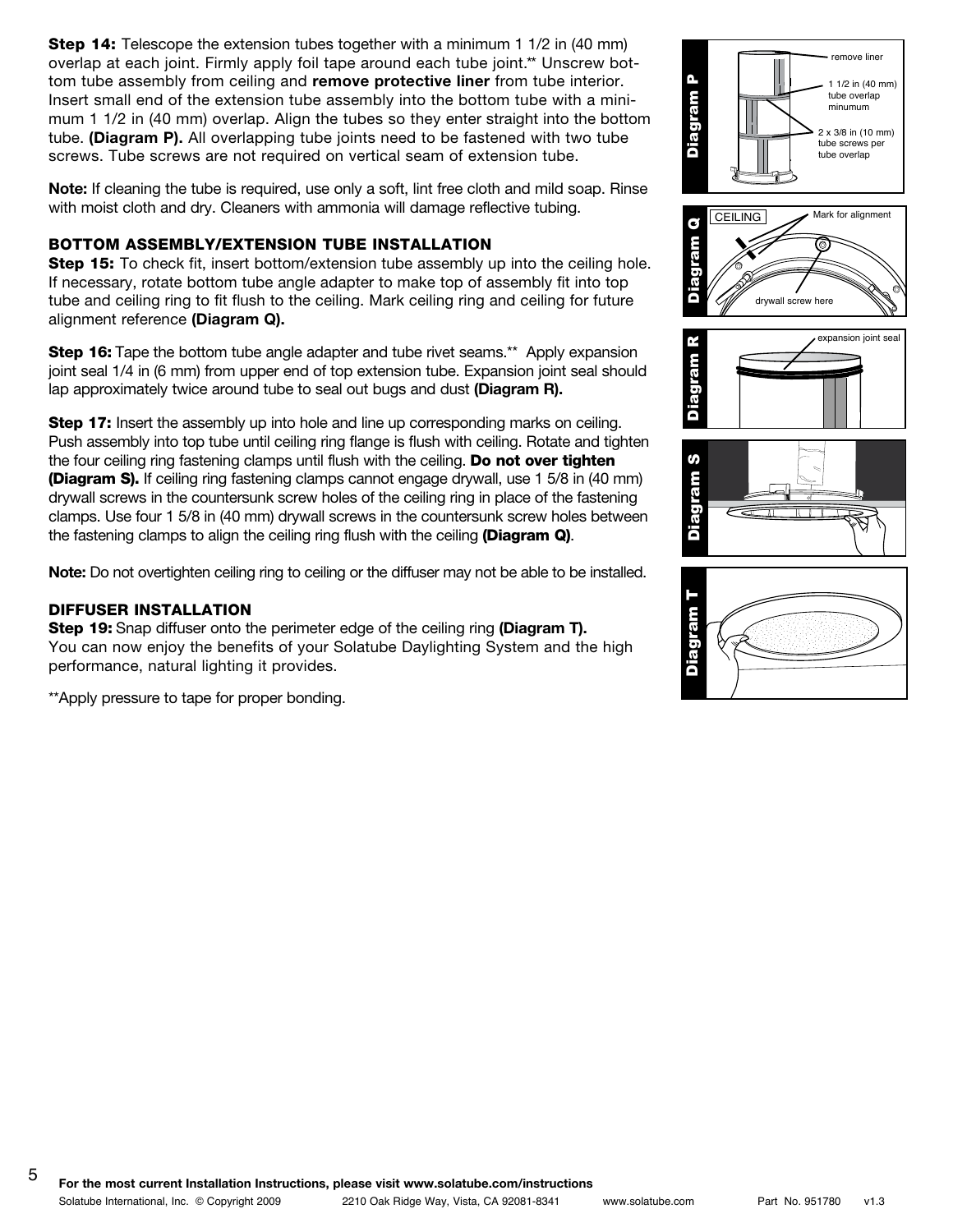# **Climate Control Options**

### Addendum to parts list **QTY**

- 1. 160 DS or 290 DS Natural Effect Lens 1 for Climate Control (optional)
	-
- 2. 160 DS or 290 DS Severe Climate 1
- Glazing (optional)
- **Additional required materials**
	- 1. Foil tape

# natural effect Lens for climate control

**Step 1.** Place the lens with the seal on the bottom tube assembly ensuring the seal fits between the edge of the tube and the ceiling ring and the seal is flush with the ceiling ring. **(Diagram A, B)**

Continue with Diffuser Installation instructions in step 19.

Note: Remove the original Effect Lens from the diffuser before installing the diffuser.

# severe climate glazing

**Step 1.** Place the glazing on top of the tube assembly. The outer edge of the lens should be on the outside of the tube. **(Diagram C)**

**Step 4.** Tape the lens to the top of the tube assembly using foil tape. **(Diagram C)** 

**Step 3.** Apply the expansion joint seal below the edge of the Severe Climate Glazing. The expansion joint seal should lap approximately twice around the tube to seal out bugs and dust. **(Diagram D)**

Continue with Bottom Assembly/Extension Tube Installation instructions in step 17.



Diagram A





# **Curb Mounted Flashing Installation Instructions**

# **Addendum to parts list QTY**

1. 290 DS (14 in/350 mm) Curb Mounted Flashing 1

Complete Brighten Up Series standard installation instructions steps 1-4.

**Step 1:** Center curb mounted flashing onto constructed or manufactured curb. Check that flashing fits and that there are no obstructions in the way of tube's path **(Diagram A).**

Note: Flashing inside dimensions are 27 in x 27 in. Allow space between flashing and curb to counterflash roofing material.

**Step 2:** Run 1/4 in (6 mm) bead of roof sealant on top of curb where it will make contact with bottom of flashing.

**Step 3:** Prior to inserting top tube into flashing, fasten flashing to curb with eight 2 in (50 mm) flashing screws\* through sides of flashing. Do not overtighten screws.

\*Note: For High Velocity Hurricane Zones, apply 12 screws evenly spaced around the flashing perimeter.

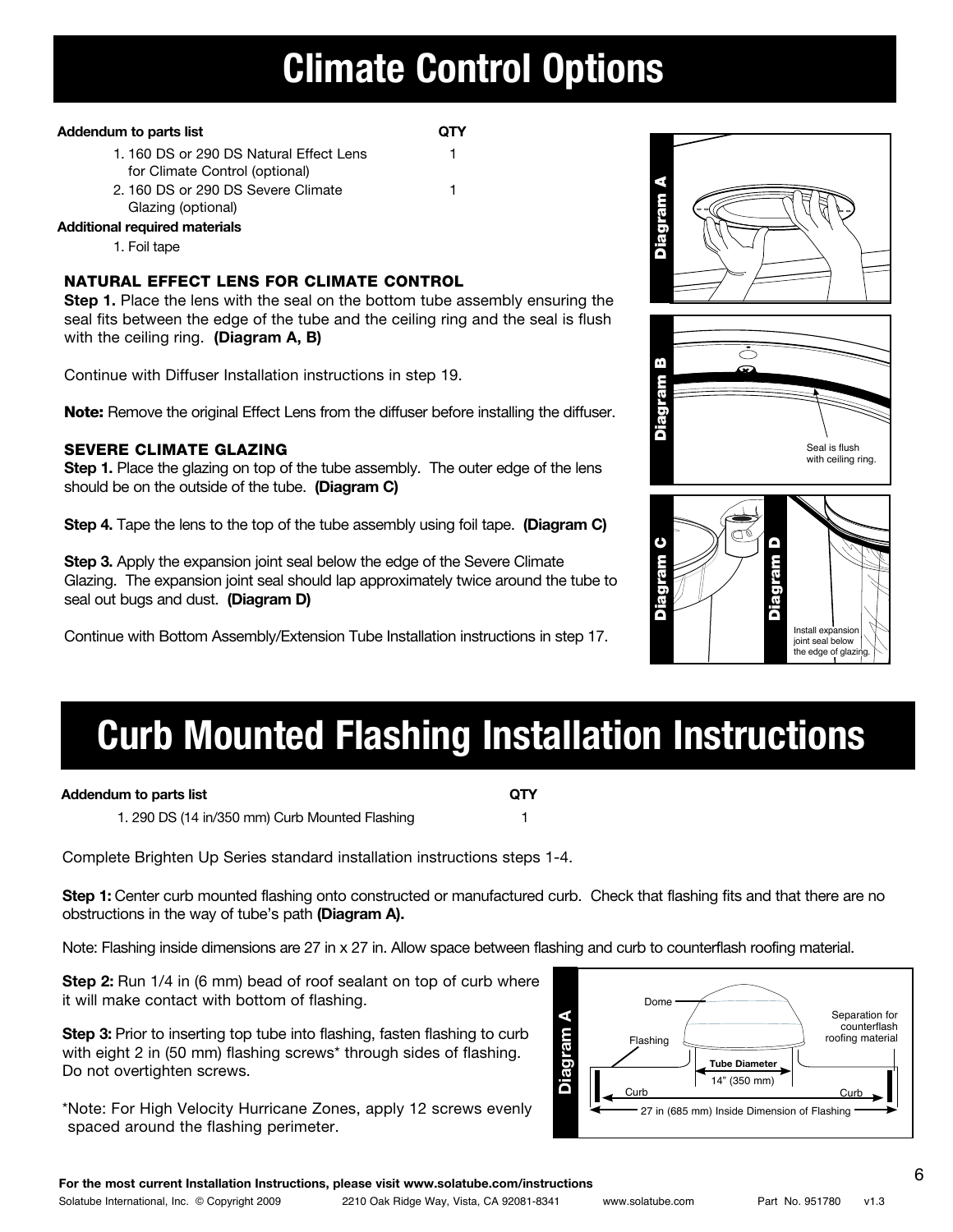# **Solatube® Universal Tile Flashing Installation Instructions** (with base flashing)

| Addendum to parts list                          |                     |
|-------------------------------------------------|---------------------|
| 1. Tile flashing (Pitched or No Pitch version)  | 1                   |
| 2. Aluminum "L" bracket                         | 4                   |
| 3. #8 x 1/4 in (6 mm) screws                    | 8                   |
| Additional required materials                   |                     |
| 1. Base flashing (Pitched or No-Pitch version)* | 1                   |
| 2. Roofing sealant                              | 1 $(10 \text{ oz})$ |
| 3. Flashing screws - #10 x 2 in (50 mm) screws* | 8                   |
|                                                 |                     |

\*Provided with Solatube Daylighting System

Complete Brighten Up Series standard installation instructions steps 1-4. Do not use Portland-Cement based mastic, grout, or alkaline materials with this product. Caustic alkalis present in fresh, unhardened mortar will attack aluminum.

**Step 1:** Take tile and base flashings, top tube assembly, foil tape, dome, flashing screws, dome ring screws, LightTracker Reflector, roof sealant and required tools onto roof.

**Step 2:** Find roof opening location and remove enough tile to place base flashing on roof deck. (Using flashing as a template; mark inside circumference of turret onto roof deck.) **(Diagram A).**

**Step 3:** Cut through roof deck approximately 1/2 in (15 mm) outside the line and clean roof surface using course brush.

**Step 4:** Apply roof sealant to the underside perimeter of the base flashing under the roof underlayment, center over hole and fasten to the roof with 8 - #10 x 2 in (50 mm) flashing screws **(Diagram B).** 

**Step 5:** Place tile flashing over the base flashing and align with tiles on roof. Locate the holes on the base flashing turret and drill 4 - 1/8 in (3 mm) holes in the tile flashing in the same location. Attach the two flashings with 4 - #8 x 1/4 in (6 mm) screws. **(Diagram C).** Seal screw heads with sealant.

**Step 6:** Apply hand pressure to form the lower end of the flashing to fit over the shape of profiled tiles. Bend both sides of the flashing up to divert water and prevent birds from nesting under the tiles **(Diagram D).**

**Step 7:** Apply aluminum "L" brackets to secure exposed lower end of flashing to tiles. Refer to instructions with brackets. Replace and secure the tiles removed at the side and back of the flashing. Apply sealant to prevent water penetration through flashing. Use only approved adhesive to secure tiles **(Diagram E).** 

Return to **Step 9** of the **Brighten Up Series** standard installation instructions to complete installation.











7 **For the most current Installation Instructions, please visit www.solatube.com/instructions**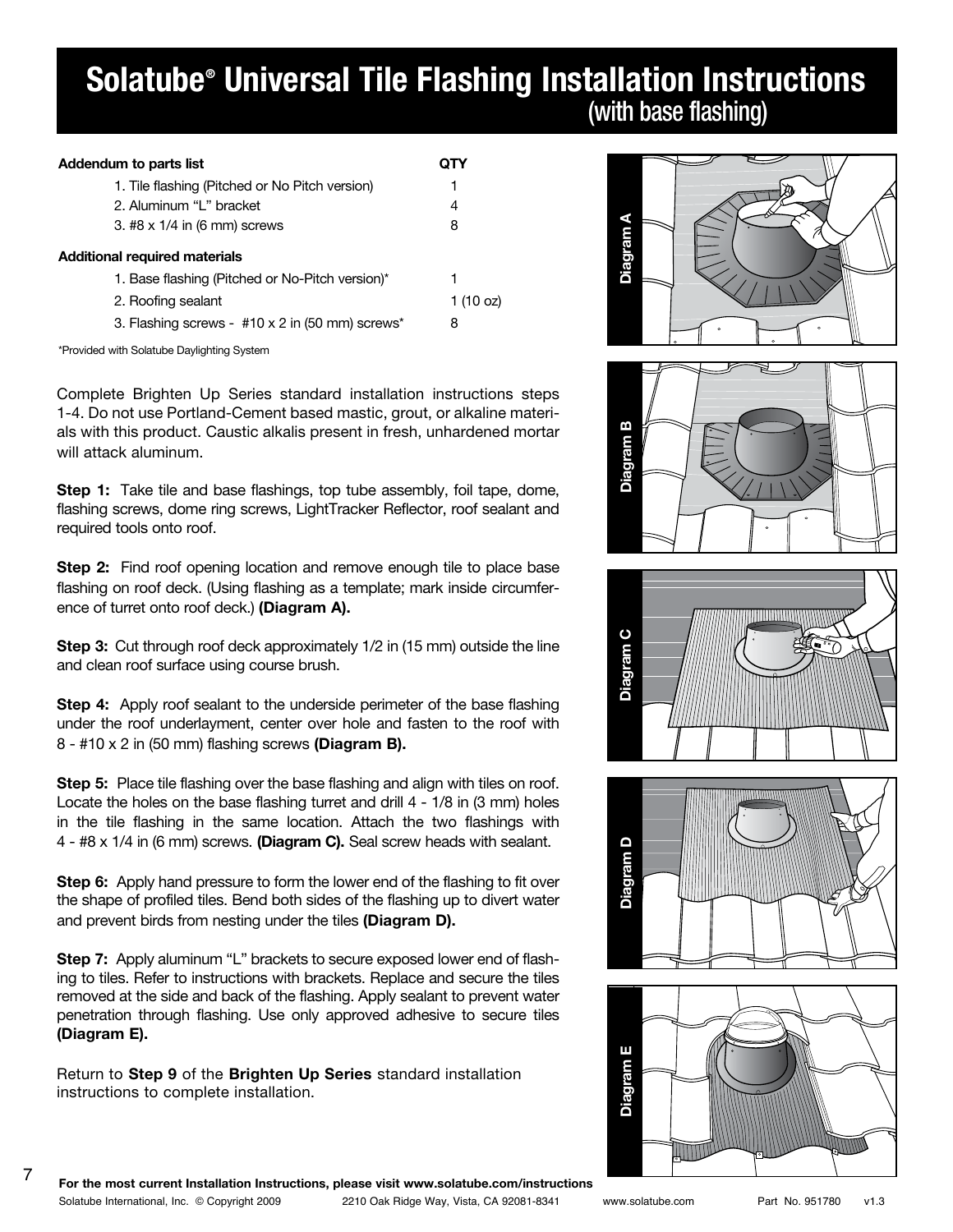### **For the most current Installation Instructions, please visit www.solatube.com/instructions** Solatube International, Inc. © Copyright 2009 2210 Oak Ridge Way, Vista, CA 92081-8341 www.solatube.com Part No. 951780 v1.3

8

# **Spectralight® Infinity 0-90 Degree Extension Tube**

# Addendum to parts list **QTY**

| 1.160 DS (10 in/250 mm) or 290 DS (14 in/350 mm) | 1 |
|--------------------------------------------------|---|
| 0-90 degree extension tube                       |   |
| 2. 8 x 3/8 in (10 mm) screws                     | 4 |
| 3. 2 in (50 mm) foil tape - 6 ft. (1.8 m) roll   | 4 |

Note: This procedure is for Solatube installations where the roof to ceiling locations exceed 30° or an obstruction is in the path of a tube. A 0-90 degree extension tube should only be installed between the top tube and extension tubes or two extension tubes.

**Step 1:** Adjust the 0-90 degree extension tube to correct angle. If installing

between the top tube and extension tube, insert one end into the inside of the top tube and the outside of the extension tube. If installing between extension tubes, insert both ends outside of the extension tube. The extension tube should be assembled with the smaller diameter on both ends. Overlap tubes 1 1/2 in (40 mm) at all intersections.

**Step 2:** Install 2 3/8 in (10 mm) screws at each tube intersection and firmly apply foil tape around each tube joint and tube intersection **(Diagram A).** Apply pressure to tape for proper bonding.

# **Solatube Turret Extension**

# **Addendum to parts list QTY**

|  |  | 1. 2 in (50 mm) or 4 in (100 mm) turret extension |  |
|--|--|---------------------------------------------------|--|

|                           |  | . . <i>. .</i> . <i>. .</i> . |  |
|---------------------------|--|-------------------------------|--|
| 2. $1/4$ in (6 mm) screws |  |                               |  |

**Additional required materials**

1. Roof Sealant

Note: This procedure is for Solatube installations where additional turret height is needed on roof installation. Complete steps 1-8 of the standard instructions.

**Step 1:** Apply a bead of roof sealant around the outside of the flashing turret and the inside of the turret extension. Place the turret extension over the turret and push down until the inside of the turret extension contacts the top of the flashing turret. Ensure that the sealant makes a water tight seal and remove any excess sealant inside and outside the turret **(Diagram A).** 

**Step 2:** Align the predrilled holes in the turret extension and the flashing. Fasten the turret extension to the flashing turret with four 1/4 in (6 mm) screws. Seal heads of screws with sealant **(Diagram B).**

This completes the flashing portion of the installation. Please proceed to step 9 of the standard instructions to complete the installation.





| ⋖<br>Diagram<br>2 screws<br>per tube<br>overlap |  |
|-------------------------------------------------|--|
|                                                 |  |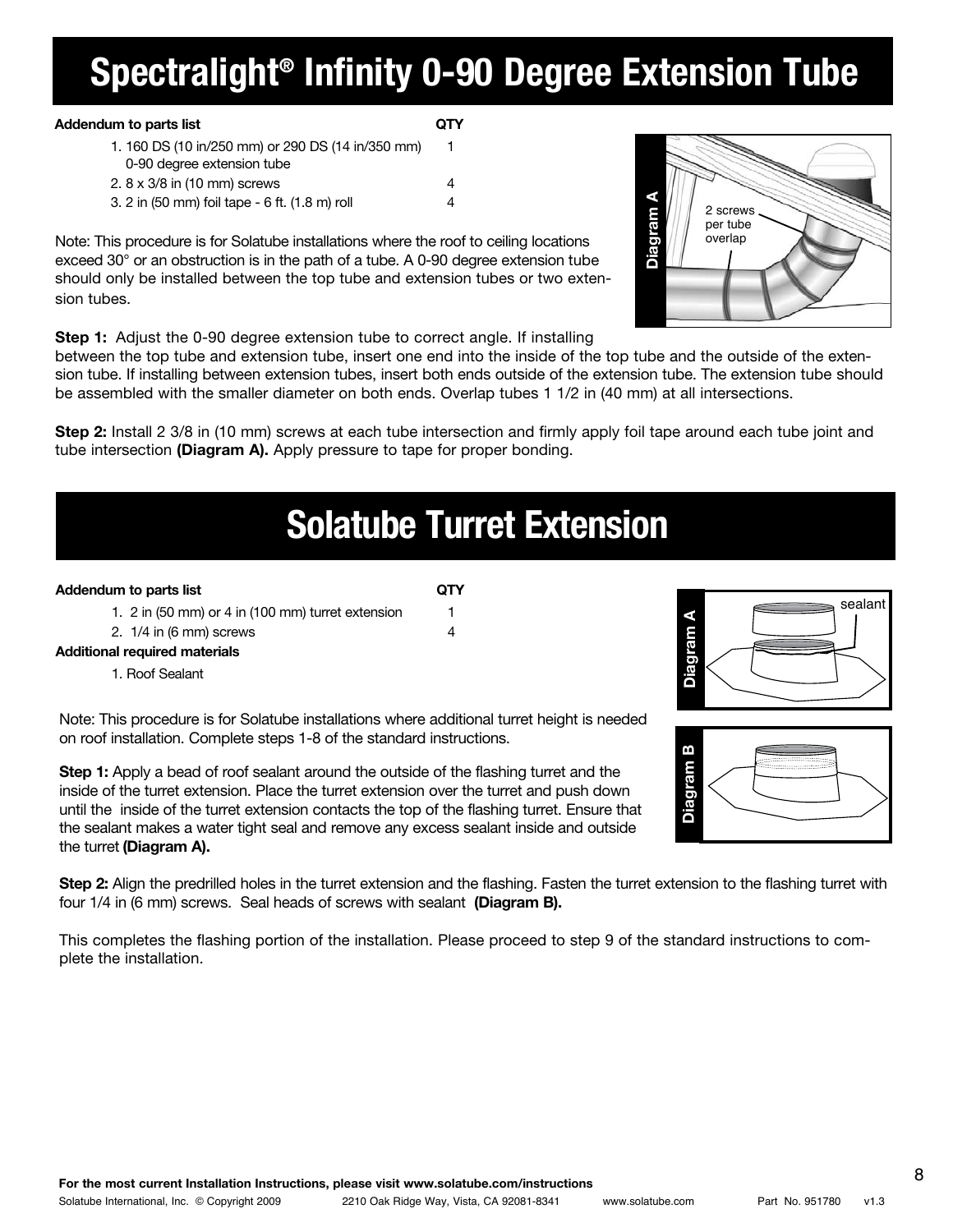# **Solatube Dome Edge Protection Band**

### Addendum to parts list **QTY**

1. 160 DS (10 in/250 mm) or 290 DS (14 in/350 mm) Dome Edge 1 Protection band required for fire-rated roofs

**Step 1:** Bend up each of the tabs so they are at an angle slightly less than 90 degrees **(Diagram A).**

**Step 2:** Prior to installing the top tube of the Solatube Daylighting System, place the dome edge protection band over the flashing **(Diagram B).**

**Step 3:** Install top tube and fasten to the flashing according to the Brighten Up Series Installation Instruction steps 9-10 **(Diagram C).**

**Step 4:** Line up the notched tabs of the dome edge protection band with the dome ring spacers. Pull the dome edge protection band up so that the notched tabs snap onto the dome ring spacers **(Diagram D).**

Continue with the Dome Installation instructions in Step 12.

# **Solatube Flat Roof**

**Diagram D**

# **FLASHING/NO PITCH FLASHING**

# **Complete Steps 1-4 of Brighten Up Standard Installation Instructions.**

For 160 DS (10 in/250 mm) add 7 flashing screws (15 total) to addendum to parts list. For 290 DS (14 in/350 mm) add 12 flashing screws (20 total) to addendum to parts list.

Note: Flat roof instructions are for built-up, cap sheet or roll roof systems. Installation is not recommended until talking with your roofing contractor on foam or torchdown roofs, due to warranty issues.

# **PREP FLASHING**

**Step 1:** Drill 3/16 in (5 mm) holes in the flashing, 4 in (100 mm) apart and 1 in (25 mm) in from around the edge of the flashing **(Diagram B).**

# **PREP ROOF SURFACE**

**Step 2.** Find the location of the nail/screw through the roof. Sweep away loose gravel from roof area where flashing will be located. If the roof is capsheet or roll roofing, simply remove any dirt or any loose granules with a wire brush. If the roof is hot tar and gravel, scrape away the embedded gravel and excess tar with a flat or spud bar. The roof surface under the flashing and 3 in (75 mm) beyond the edge must be smooth, level and clean.

# **CUTTING THE ROOF HOLE**

**Step 3:** Center the flashing over the locating nail/screw and trace the inside circumference onto the roof surface with a lumber crayon. Cut the hole through the roof deck 3/4 in (20 mm) inside the marked line. Clean the sawdust from around the roof hole.





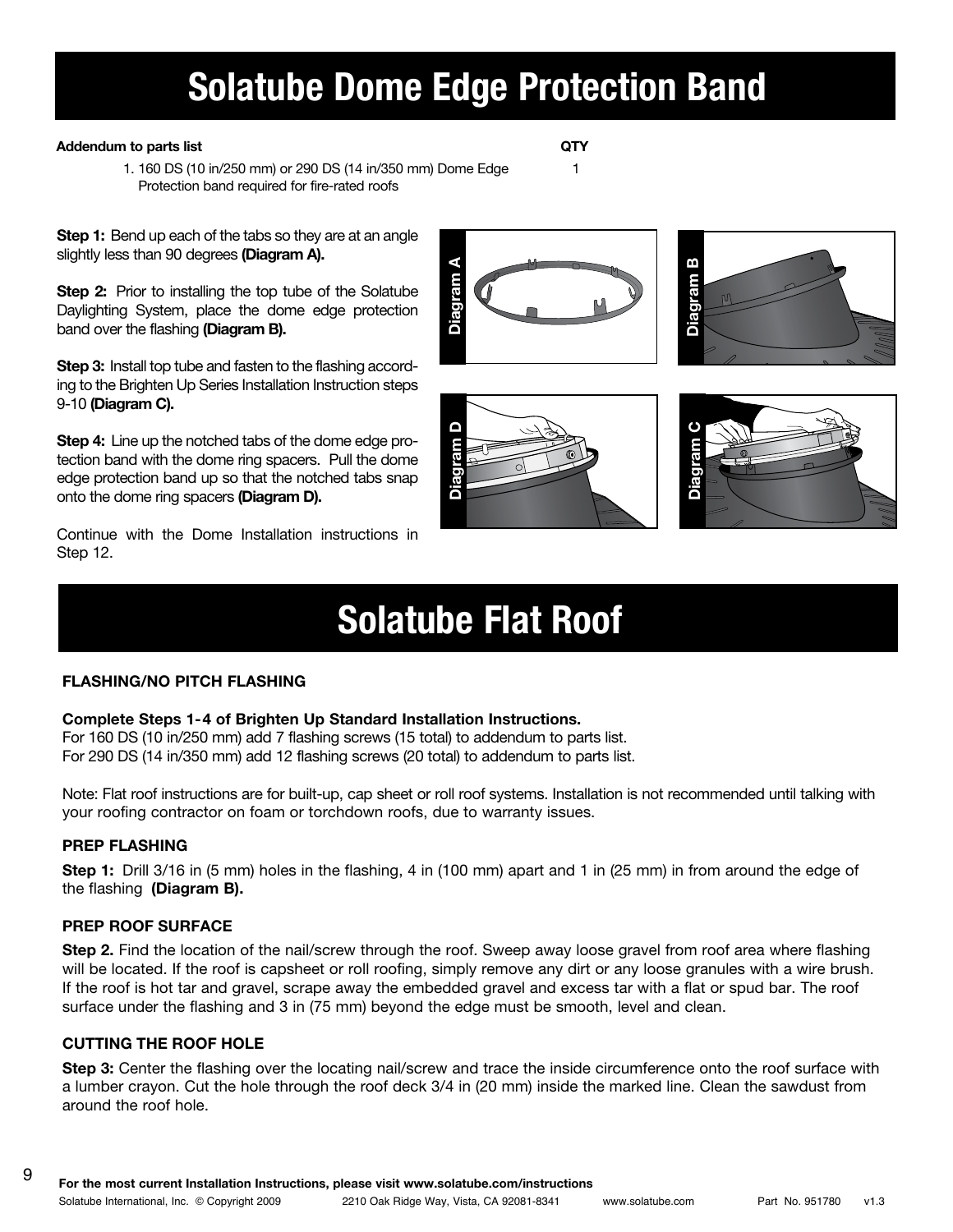### **INSTALL FLASHING**

**Step 4:** Center the flashing on the roof hole and trace the outer edge of the flashing onto the roof to mark the proper location of the flashing. Remove the flashing and apply a 3/4 in (20 mm) bead of sealant to the roof, 1 in (25 mm) inside the perimeter of the mark. Also apply a 3/4 in (20 mm) bead of sealant on the underside of the flashing, 1 in (25 mm) in from the outside edge. NOTE: Apply sealant between old layers of pre-existing roofing exposed by cutting hole through roof **(Diagram A).** Lower the flashing into its marked position and make sure that it is seated correctly and the sealant has made a proper seal. Fasten the flashing to the roof with 2 in (50 mm) flashing screws. Screws should be firm, but not too tight **(Diagram B).** Apply another bead of sealant to the outer edge of the flashing, spreading it evenly to seal the flashing edge and the roof surface, use sealant on all flashing screw heads. If the roof is a gravel roof, sweep gravel back over the base of the flashing.

This completes the roof portion of the installation. Please proceed to step 9-21 of the standard instructions to complete the installation.



# **Optional 160 DS Cement Tile Flashing Kit**

### **Addendum to parts list QTY**

- 1. Cement tile flashing kit
- 2. 9/16 in (14 mm) screws 2

## **Additional required materials**

1. Masonry saw

Complete Steps 1-4 of Brighten Up® Series standard installation instructions.

# **ROOF LOCATION**

**Step 1:** Take tile flashing, base flashing, roof sealant, top tube assembly, dome, LightTracker™ Reflector, flashing screws, dome ring screws and stainless steel wire ties onto roof.

**Step 2:** Make sure proposed roof location provides clearance from framing and that it corresponds with the center of a tile. Adjust location if necessary. Make sure there is at least 16 in (400 mm) from flashing perimeter to ridge, (1) tile distance to hip or roof edge, and (2) tiles distance from other flashings or valley.

**Step 3:** Use distances recorded in attic to verify replacement of tile with flashing allows clearance from attic framing members at adjusted location. If clearance is insufficient, move to nearest tile providing clearance without causing tube to incline north. Seal original hole bored through felt paper.

**Step 4:** Provide clearance for flashing turret within field of tiles. Determine tile pattern **(Diagram A)**. Put flashing in place over located tile. Align front edge of flashing with tiles.

**Step 5:** Using a crayon, trace inside perimeter of turret onto tiles. With a masonry blade, cut tiles 1 in (25 mm) outside marked line **(Diagram A).** Trace and cut profile of roof tile onto front skirt of flashing with tin snips. Ensure a closely